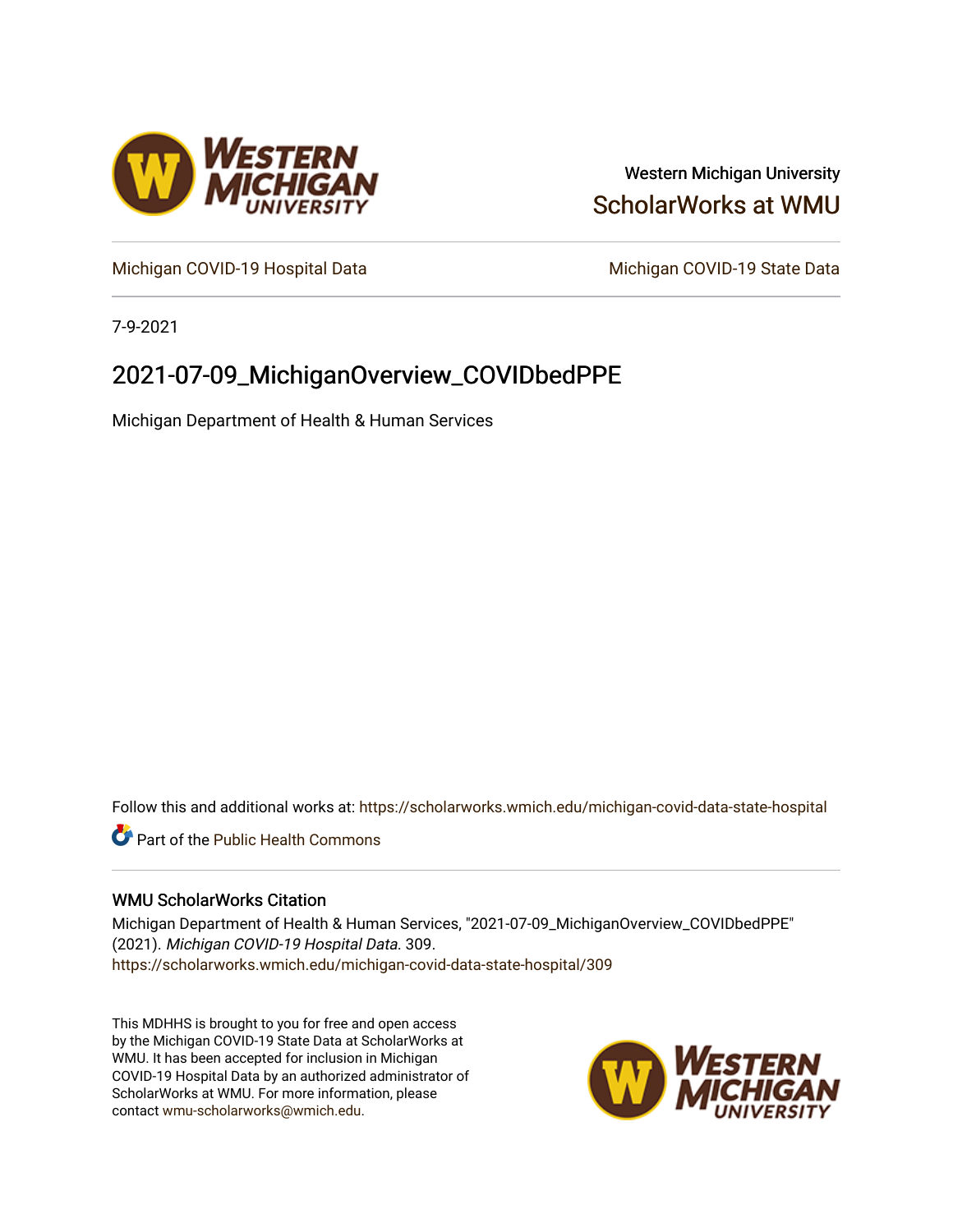# **Statewide Available PPE and Bed Tracking**

**Note:** Data on this page is updated Monday - Friday.

|                     | Statewide Hospital Capacity Report for COVID-19* 07/09/2021** |             |                                                              |                                                             |                                                             |                                                                             |       |                                                             |                                           |                                             |                                    |                                                  |
|---------------------|---------------------------------------------------------------|-------------|--------------------------------------------------------------|-------------------------------------------------------------|-------------------------------------------------------------|-----------------------------------------------------------------------------|-------|-------------------------------------------------------------|-------------------------------------------|---------------------------------------------|------------------------------------|--------------------------------------------------|
|                     | All<br><b>Beds</b>                                            | <b>Beds</b> | Adult Hospital<br>Hospital Hospital Inpatient<br><b>Beds</b> | <b>Hospital</b><br>Inpatient<br><b>Bed</b><br>$ $ Occupancy | <b>Adult</b><br>Hospital<br><b>Inpatient</b><br><b>Beds</b> | <b>Adult</b><br><b>Hospital</b><br>Inpatient<br><b>Bed</b><br>$ $ Occupancy |       | <b>ICU Bed</b><br><sub>(ICUBeds</sub> <sub>Occupancy)</sub> | <b>Adult</b><br><b>ICU</b><br><b>Beds</b> | <b>Adult ICU</b><br><b>Bed</b><br>Occupancy | <b>Total</b><br><b>Ventilators</b> | <b>Mechanical</b><br>Ventilatorsin<br><b>use</b> |
| <b>Region</b>       | 1,749                                                         | 1,665       | 1,459                                                        | 1,074                                                       | 1,430                                                       | 1,062                                                                       | 200   | 152                                                         | 188                                       | 152                                         | 228                                | 40                                               |
| <b>Region</b><br>2N | 6,222                                                         | 5,877       | 5,587                                                        | 4,357                                                       | 5,242                                                       | 4,107                                                                       | 580   | 389                                                         | 564                                       | 381                                         | 962                                | 186                                              |
| <b>Region</b><br>2S | 8,013                                                         | 7,127       | 7,170                                                        | 5,864                                                       | 6,308                                                       | 5,087                                                                       | 1,034 | 842                                                         | 693                                       | 542                                         | 1,449                              | 507                                              |
| <b>Region</b><br>3  | 3,137                                                         | 2,995       | 2,816                                                        | 2,253                                                       | 2,663                                                       | 2,142                                                                       | 427   | 327                                                         | 343                                       | 286                                         | 615                                | 189                                              |
| <b>Region</b><br>5  | 1,680                                                         | 1,663       | 1,426                                                        | 1,058                                                       | 1,386                                                       | 1,036                                                                       | 221   | 111                                                         | 178                                       | 104                                         | 314                                | 44                                               |
| <b>Region</b><br>6  | 3,227                                                         | 2,791       | 2,915                                                        | 2,256                                                       | 2,486                                                       | 1,972                                                                       | 385   | 273                                                         | 232                                       | 169                                         | 578                                | 119                                              |
| <b>Region</b>       | 1,044                                                         | 993         | 1,023                                                        | 637                                                         | 972                                                         | 621                                                                         | 204   | 122                                                         | 182                                       | 118                                         | 118                                | 20                                               |
| <b>Region</b><br>8  | 754                                                           | 736         | 542                                                          | 314                                                         | 520                                                         | 304                                                                         | 78    | 44                                                          | 59                                        | 37                                          | 122                                | $5\phantom{.0}$                                  |
| <b>Total</b>        | 25,826                                                        | 23,847      | 22,938                                                       | 17,813                                                      | 21,007                                                      | 16,331                                                                      | 3,129 | 2,260                                                       | 2,439                                     | 1,789                                       | 4,386                              | 1,110                                            |

\*92% response rate \*\*Data is preliminary and subject to change.

## **COVID-19 Metrics 7/9/2021**

| <b>HCC Region</b>                                             | <b>Region 1</b> | <b>Region 2</b><br><b>North</b> | <b>Region 2</b><br><b>South</b> | <b>Region 3</b> | <b>Region 5</b> | <b>Region 6</b> | <b>Region 7</b> | <b>Region 8</b> | Total |
|---------------------------------------------------------------|-----------------|---------------------------------|---------------------------------|-----------------|-----------------|-----------------|-----------------|-----------------|-------|
| <b>Total Hospitalized Adult</b><br><b>Suspected/Confirmed</b> | 17              | 59                              | 120                             | 16              | 21              | 36              | 7               | $\overline{2}$  | 278   |
| <b>Adult Confirmed-Positive</b><br><b>COVID</b>               | 14              | 38                              | 87                              | 14              | 19              | 31              | 7               |                 | 211   |
| <b>Hospitalized Peds</b><br><b>Confirmed/Suspected</b>        |                 | 4                               | 6                               | $\mathbf 0$     | 1               | 2               | $\mathbf 0$     |                 | 15    |
| <b>Hospitalized Ped</b><br><b>Confirmed-Positive</b>          |                 | $\overline{0}$                  | 5                               | $\overline{0}$  |                 | $\overline{2}$  | $\mathbf 0$     | $\overline{0}$  | 9     |
| <b>Hospitalized and Ventilated</b><br><b>COVID</b>            |                 | 3                               | 14                              | $\overline{2}$  | $\overline{0}$  | $\overline{2}$  | $\mathbf{0}$    | $\overline{0}$  | 22    |
| <b>Adult ICU Confirmed/Suspected</b><br><b>COVID</b>          | $\overline{4}$  | 9                               | 29                              | $\overline{2}$  | 3               | 8               | 3               | $\overline{0}$  | 58    |
| <b>ICU Adult Confirmed-</b><br><b>Positive COVID</b>          | 3               | 6                               | 27                              | $\overline{2}$  | $\overline{2}$  | 8               | 3               | $\overline{0}$  | 51    |
| <b>Prev Day COVID</b><br><b>Related ED Visits</b>             | 58              | 168                             | 266                             | 65              | 62              | 20              | 168             | 45              | 852   |

**Changes have recently been made to the clinical variables shared on the MDHHS website. These changes were made to align with the**

**new reporting requirements from the federal government. To better accommodate all users of this data, MDHHS is expanding the data provided from the previous clinical variables section to the information described in the new clinical variables section. Data users should carefully consider which variables meet their current or ongoing needs for information.**

**Previous Clinical Variables:**

**# of ED Discharges -** The number of patients discharged home (or equivalent) from ED with suspected or confirmed COVID-19 in past 24 hours. INCLUDE hospital urgent care and ED drive through.

**# in Critical Care -** The CURRENT number of patients in critical care units with suspected or confirmed COVID-19. INCLUDE non-critical care areas being used for surge critical care. DO NOT INCLUDE ED boarding/overflow (patients currently admitted and awaiting bed).

**# on Ventilators -** The CURRENT number of patients receiving mechanical ventilation with suspected or confirmed COVID-19. DO NOT INCLUDE ED boarding/overflow (patients currently admitted and awaiting bed) and surge critical care areas.

**# of Inpatients -** The total number of positive tests for COVID-19 among admitted patients.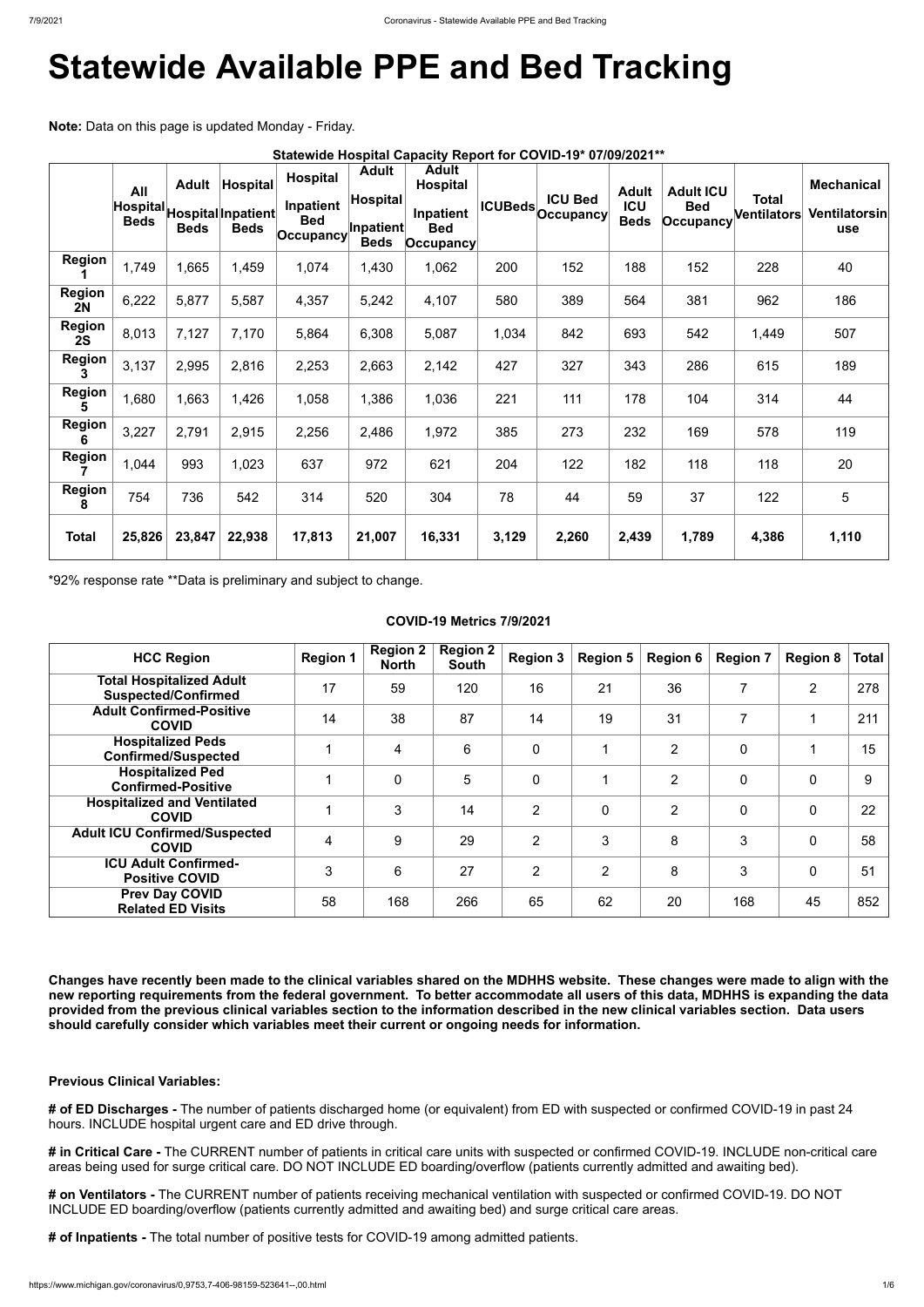#### **New Clinical Variables:**

**Previous Day's COVID-19-related ED Visits** ( Enter the total number of ED visits who were seen on the previous calendar day who had a visit related to COVID-19 (meets suspected or confirmed definition or presents for COVID diagnostic testing - do not count patients who present for pre-procedure screening).)

**Total ICU adult suspected or confirmed positive COVID patients** (Patients currently hospitalized in an adult ICU bed who have suspected or laboratory-confirmed COVID-19.)

**Hospitalized ICU adult confirmed-positive COVID patients** (same as above, laboratory confirmed only)

**Hospitalized and ventilated COVID patients** (Patients currently hospitalized in an adult, pediatric or neonatal inpatient bed who have suspected or laboratory-confirmed COVID-19 and are on a mechanical ventilator (as defined in 7 above).)

**Total hospitalized adult suspected or confirmed positive COVID patients** (Patients currently hospitalized in an adult inpatient bed who have laboratory-confirmed or suspected COVID-19. Include those in observation beds.)

**Hospitalized adult confirmed-positive COVID patients** (same as above, laboratory confirmed only)

**Total hospitalized pediatric suspected or confirmed positive COVID patients** (Patients currently hospitalized in a pediatric inpatient bed, including NICU, newborn, and nursery, who are suspected or laboratory-confirmed-positive for COVID-19. Include those in observation beds.)

**Hospitalized pediatric confirmed-positive COVID patients** (Patients currently hospitalized in a pediatric inpatient bed, including NICU, newborn, and nursery, who have laboratory-confirmed COVID-19. Include those in observation beds.)

## **Statewide Hospital Available PPE Tracking for COVID-19\* 07/07/2021\*\***

|                  | <b>N95 Masks</b><br><b>PAPR/Other</b> |                    | <b>Surgical Mask</b> | <b>Eye Protection</b> | <b>Gowns</b> | Launderable  | <b>Exam Gloves</b> |
|------------------|---------------------------------------|--------------------|----------------------|-----------------------|--------------|--------------|--------------------|
|                  |                                       | <b>Respirators</b> |                      |                       |              | <b>Gowns</b> | (single)           |
| <b>Region 1</b>  | 578436                                | 205                | 3699442              | 130915                | 418913       | 3872         | 22073058           |
| <b>Region 2N</b> | 476845                                | 607                | 1341074              | 71460                 | 219451       | 6650         | 13520538           |
| <b>Region 2S</b> | 971223                                | 1393               | 2809707              | 430671                | 1211230      | 15530        | 58337631           |
| <b>Region 3</b>  | 674221.93                             | 692                | 2101011              | 100961                | 969745       | 4059         | 12345272           |
| <b>Region 5</b>  | 589089                                | 516                | 727328               | 33716                 | 324738       | 1138         | 3496985            |
| <b>Region 6</b>  | 1336808                               | 556                | 2759100              | 137657                | 374607       | 5433         | 17014300           |
| <b>Region 7</b>  | 91932                                 | 573                | 1445355              | 63494                 | 60615        | 6090         | 11216349           |
| <b>Region 8</b>  | 182452                                | 402                | 548500               | 23419                 | 100835       | 5691         | 3506821            |
| <b>Totals</b>    | 4901006                               | 4944               | 15431517             | 992293                | 3680134      | 48463        | 141510             |

\*84% response rate \*\*Data is preliminary and subject to change.

- Data is self-reported by hospitals daily to the EM Resource System per **[MDHHS Director Robert Gordon's Emergency Order](https://www.michigan.gov/documents/coronavirus/MDHHS_epidemic_reporting_order_and_instructions_684709_7.pdf)**.
- Changes in inventory numbers have likely occurred since reporting was completed.
- This information will be updated daily by 7 p.m.
- Information about Healthcare Coalition Regions is available on the **[MDHHS website](https://www.michigan.gov/mdhhs/0,5885,7-339-71548_54783_54826_56171-237197--,00.html#hcc)**.
- 

**Region1** - Clinton, Eaton, Gratiot, Hillsdale, Ingham, Jackson, Lenawee, Livingston and Shiawassee counties. **Region 2S** - City of Detroit and Monroe, Washtenaw and Wayne counties.

**Region 2N** - Macomb, Oakland and St. Clair counties.

**Region 3** - Saginaw, Alcona, Iosco, Ogemaw, Arenac, Gladwin, Midland, Bay, Genesee, Tuscola, Lapeer, Sanilac and Huron counties.

**Region 5** - Allegan, Barry, Calhoun, Branch, St. Joseph, Cass, Berrien, Van Buren and Kalamazoo counties.

**Region 6** - Clare, Ionia, Isabella, Kent, Lake, Mason, Mecosta, Montcalm, Muskegon, Newaygo, Oceana, Osceola and Ottawa counties.

**Region 7** - Manistee, Wexford, Missaukee, Roscommon, Benzie, Leelanau, Grand Traverse, Kalkaska, Crawford, Oscoda, Antrim, Otsego, Montmorency, Alpena, Presque Ilse, Cheboygan, Emmet and Charlevoix counties.

**Region 8** - Chippewa, Mackinac, Luce, Schoolcraft, Delta, Alger, Marquette, Dickinson, Menominee, Baraga, Iron, Gogebic, Ontonagon, Houghton and Keweenaw counties.

#### **PPE Days On Hand as of 6/28/2021**

| Hospital                   | N95 Masks | <b>Surgical</b><br><b>Masks</b> | Gowns    | Exam<br><b>Gloves</b> | <b>Eye</b><br><b>Protection</b> |                      |
|----------------------------|-----------|---------------------------------|----------|-----------------------|---------------------------------|----------------------|
| Allegan General Hospital   | >30 days  | >30 days                        | >30 days | >30 days              | $>30$ days                      | <b>Health System</b> |
| Ascension Borgess Hospital | >30 days  | >30 days                        | >30 days | $15-30$ days          | $>30$ days                      | <b>Health System</b> |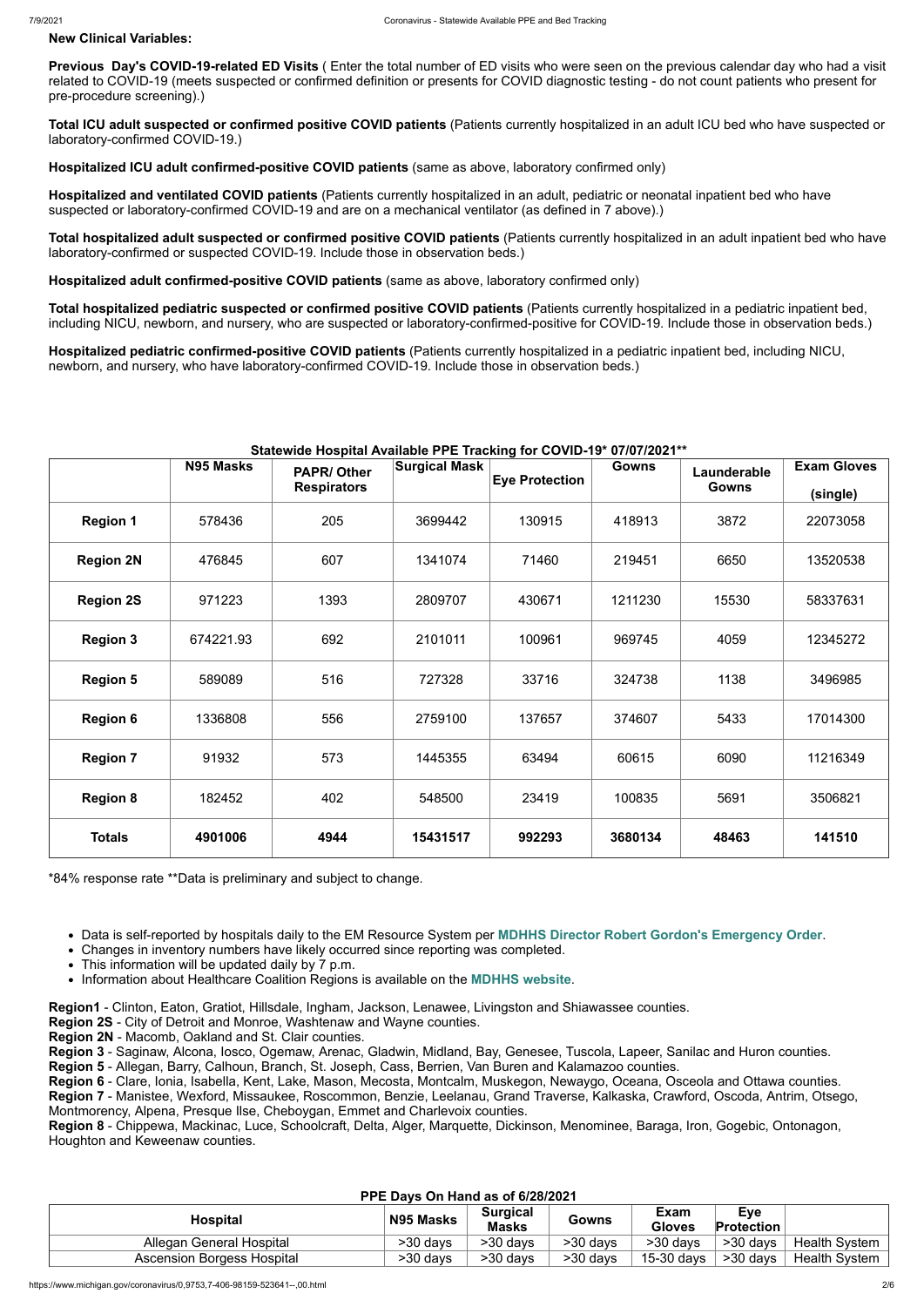7/9/2021 Coronavirus - Statewide Available PPE and Bed Tracking

|                                                                   |                          | <b>Surgical</b>                    |                                    | Exam                   | <b>Eye</b>            |                                     |
|-------------------------------------------------------------------|--------------------------|------------------------------------|------------------------------------|------------------------|-----------------------|-------------------------------------|
| <b>Hospital</b>                                                   | N95 Masks                | <b>Masks</b>                       | <b>Gowns</b>                       | <b>Gloves</b>          | <b>Protection</b>     |                                     |
| Ascension Borgess-Pipp Hospital                                   | $>30$ days               | $>30$ days                         | $>30$ days                         | $15-30$ days           | $>30$ days            | <b>Health System</b>                |
| <b>Ascension Brighton Center for Recovery</b>                     | 15-30 days               | 15-30 days                         | $>30$ days                         | >30 days               | $>30$ days            | <b>Health System</b>                |
| <b>Ascension Genesys Hospital</b>                                 | $>30$ days               | $>30$ days                         | $>30$ days                         | 15-30 days             | >30 days              | <b>Health System</b>                |
| Ascension Macomb Oakland Madison Heights                          | >30 days                 | $\overline{>30}$ days              | 15-30 days                         | 15-30 days             | >30 days              | <b>Health System</b>                |
| <b>Ascension Macomb Oakland Warren</b>                            | >30 days                 | $7-14$ days                        | >30 days                           | >30 days               | >30 days              | <b>Health System</b>                |
| <b>Ascension Providence Hospital Novi</b>                         | >30 days                 | >30 days                           | >30 days                           | >30 days               | $>30$ days            | <b>Health System</b>                |
| <b>Ascension Providence Hospital Southfield</b>                   | >30 days                 | >30 days                           | >30 days                           | 15-30 days             | >30 days              | <b>Health System</b>                |
| <b>Ascension Providence Rochester</b>                             | >30 days                 | $>30$ days                         | $>30$ days                         | 15-30 days             | $>30$ days            | <b>Health System</b>                |
| <b>Ascension River District Hospital</b>                          | >30 days                 | >30 days                           | >30 days                           | 15-30 days             | >30 days              | <b>Health System</b>                |
| Ascension St. John Hospital                                       | >30 days                 | >30 days                           | >30 days                           | >30 days               | >30 days              | <b>Health System</b>                |
| Ascension St. Joseph Hospital                                     | >30 days                 | >30 days                           | >30 days                           | $>30$ days             | $>30$ days            | <b>Health System</b>                |
| Ascension St. Mary's Hospital                                     | >30 days                 | >30 days                           | >30 days                           | 15-30 days             | >30 days              | <b>Health System</b>                |
| <b>Ascension Standish Hospital</b>                                | >30 days                 | 15-30 days                         | >30 days                           | >30 days               | $>30$ days            | <b>Health System</b>                |
| <b>Aspirus Iron River Hospital</b>                                | >30 days                 | >30 days                           | >30 days                           | >30 days               | >30 days              | <b>Health System</b>                |
| Aspirus Ironwood Hospital                                         | >30 days                 | >30 days                           | 15-30 days                         | 15-30 days             | >30 days              | <b>Health System</b>                |
| Aspirus Keweenaw Hospital                                         | >30 days                 | >30 days                           | >30 days                           | >30 days               | $>30$ days            | <b>Health System</b>                |
| Aspirus Ontonagon Hospital                                        | >30 days                 | $>30$ days                         | >30 days                           | >30 days               | >30 days              | <b>Health System</b>                |
| <b>Baraga County Memorial Hospital</b>                            | >30 days                 | >30 days                           | >30 days                           | >30 days               | >30 days              | Independent                         |
| <b>Beaumont Farmington Hills</b>                                  | >30 days                 | $>30$ days                         | >30 days                           | >30 days               | $>30$ days            | <b>Health System</b>                |
| <b>Beaumont Healthcare Center - Canton</b>                        | >30 days                 | $\overline{>30}$ days              | $>30$ days                         | $>30$ days             | >30 days              | <b>Health System</b>                |
| <b>Beaumont Hospital - Royal Oak</b>                              | $>30$ days               | $\overline{>}30$ days              | $>30$ days                         | $>30$ days             | $\overline{>30}$ days | <b>Health System</b>                |
| <b>Beaumont Hospital - Troy</b>                                   | $>30$ days               | $\overline{>30}$ days              | $\overline{>30}$ days              | >30 days               | $\overline{>30}$ days | <b>Health System</b>                |
| <b>Beaumont Hospital Dearborn</b>                                 | >30 days                 | $\overline{>30}$ days              | >30 days                           | $>30$ days             | $>30$ days            | <b>Health System</b>                |
| <b>Beaumont Hospital Grosse Pointe</b>                            | >30 days                 | $\overline{>30}$ days              | $\overline{>30}$ days              | $\overline{>30}$ days  | $\overline{>30}$ days | <b>Health System</b>                |
| <b>Beaumont Hospital Taylor</b>                                   | $>30$ days               | $\overline{>30}$ days              | $>30$ days                         | $>30$ days             | $\overline{>30}$ days | <b>Health System</b>                |
| <b>Beaumont Hospital Trenton</b>                                  | $>30$ days               | $>30$ days                         | >30 days                           | $>30$ days             | $\overline{>30}$ days | <b>Health System</b>                |
| <b>Beaumont Hospital Wayne</b>                                    | $>30$ days               | $\overline{>30}$ days              | $\overline{>30}$ days              | >30 days               | $>30$ days            | <b>Health System</b>                |
| <b>Borgess Lee Memorial Hospital</b>                              | $>30$ days               | $\overline{>30}$ days              | >30 days                           | 15-30 days             | $\overline{>30}$ days | <b>Health System</b>                |
| <b>Bronson Battle Creek</b>                                       | $\overline{15}$ -30 days | $>30$ days                         | $>30$ days                         | 15-30 days             | $>30$ days            | <b>Health System</b>                |
| <b>Bronson LakeView Hospital</b>                                  | >30 days                 | >30 days                           | $>30$ days                         | 15-30 days             | $\overline{>}30$ days | <b>Health System</b>                |
| <b>Bronson Methodist Hospital</b>                                 | $7-14$ days              | $7-14$ days                        | 15-30 days                         | $7-14$ days            | $>30$ days            | <b>Health System</b>                |
| <b>Bronson South Haven</b>                                        | >30 days                 | >30 days                           | 15-30 days                         | 15-30 days             | >30 days              | <b>Health System</b>                |
| Children's Hospital of Michigan                                   | $15-30$ days             | $\overline{15}$ -30 days           | $7-14$ days                        | $7-14$ days            | $15-30$ days          | <b>Health System</b>                |
| <b>Covenant Healthcare</b>                                        | >30 days                 | >30 days                           | >30 days                           | 4-6 days               | >30 days              | <b>Health System</b>                |
| <b>Deckerville Community Hospital</b>                             | 15-30 days               | $15-30$ days                       | 15-30 days                         | 15-30 days             | >30 days              | Independent                         |
| Detroit Receiving Hosp & Univ Health Ctr                          | 15-30 days               | 15-30 days                         | $7-14$ days                        | 15-30 days             | 15-30 days            | <b>Health System</b>                |
| Dickinson Memorial Health Care System                             | >30 days                 | >30 days                           | >30 days                           | >30 days               | >30 days              | Independent                         |
| <b>Eaton Rapids Medical Center</b><br><b>Garden City Hospital</b> | >30 days<br>>30 days     | >30 days<br>>30 days               | >30 days<br>>30 days               | >30 days<br>15-30 days | >30 days<br>>30 days  | Independent                         |
| Harbor Beach Community Hospital                                   | >30 days                 | >30 days                           | >30 days                           | >30 days               | >30 days              | <b>Health System</b><br>Independent |
| Harper Univ/Hutzel Women's Hospitals                              | 15-30 days               | $7-14$ days                        | 15-30 days                         | 15-30 days             | 15-30 days            | <b>Health System</b>                |
| Helen Newberry Joy Hospital                                       | $7-14$ days              | $7-14$ days                        | $7-14$ days                        | $7-14$ days            | $7-14$ days           | Independent                         |
| Henry Ford West Bloomfield Hospital                               | >30 days                 | >30 days                           | >30 days                           | >30 days               | >30 days              | <b>Health System</b>                |
| Henry Ford Allegiance Health                                      | >30 days                 | >30 days                           | >30 days                           | >30 days               | >30 days              | <b>Health System</b>                |
| Henry Ford Health Center Brownstown                               | >30 days                 | 15-30 days                         | 15-30 days                         | >30 days               | >30 days              | <b>Health System</b>                |
| <b>Henry Ford Hospital</b>                                        | 15-30 days               | $7-14$ days                        | 1-3 days                           | >30 days               | 15-30 days            | <b>Health System</b>                |
| Henry Ford Macomb Hospital                                        | >30 days                 | >30 days                           | >30 days                           | $7-14$ days            | >30 days              | <b>Health System</b>                |
| Henry Ford Med Center Sterling Heights                            | 1-3 days                 | 1-3 days                           | $1-3$ days                         | 4-6 days               | 1-3 days              | <b>Health System</b>                |
| Henry Ford Medical Center - Fairlane                              | $7-14$ days              | $7-14$ days                        | $7-14$ days                        | $7-14$ days            | $7-14$ days           | <b>Health System</b>                |
| <b>Henry Ford Medical Center- Cottage</b>                         | $7-14$ days              | $7-14$ days                        | $7-14$ days                        | $7-14$ days            | 4-6 days              | <b>Health System</b>                |
| Henry Ford Wyandotte Hospital                                     | >30 days                 | $\overline{1}$ -3 days             | $\overline{1}$ -3 days             | $>30$ days             | $>30$ days            | <b>Health System</b>                |
| <b>Hills and Dales General Hospital</b>                           | >30 days                 | >30 days                           | >30 days                           | >30 days               | $>30$ days            | Independent                         |
| <b>Hillsdale Hospital</b>                                         | >30 days                 | $>30$ days                         | $>30$ days                         | >30 days               | $>30$ days            | Independent                         |
| <b>Holland Community Hospital</b>                                 | >30 days                 | $>30$ days                         | >30 days                           | $>30$ days             | 15-30 days            | Independent                         |
| <b>Hurley Medical Center</b>                                      | >30 days                 | $>30$ days                         | >30 days                           | 15-30 days             | $>30$ days            | <b>Health System</b>                |
| Huron Valley Sinai Hospital                                       | 15-30 days               | $15-30$ days                       | 15-30 days                         | 15-30 days             | 15-30 days            | <b>Health System</b>                |
| Kalkaska Memorial Health Center                                   | >30 days                 | >30 days                           | $\overline{\phantom{1}}$ > 30 days | $>30$ days             | $>30$ days            | Independent                         |
| <b>Karmanos Cancer Center</b>                                     | >30 days                 | $\overline{>}30$ days              | >30 days                           | >30 days               | $>30$ days            | <b>Health System</b>                |
| Lake Huron Medical Center (was SJMPH)                             | $15-30$ days             | 15-30 days                         | 15-30 days                         | 15-30 days             | $15-30$ days          | <b>Health System</b>                |
| Lakeland Hospital, Niles                                          | $>30$ days               | >30 days                           | 15-30 days                         | >30 days               | 15-30 days            | <b>Health System</b>                |
| Lakeland Hospital, Watervliet                                     | $\overline{>}30$ days    | $\overline{\phantom{1}}$ > 30 days | $15-30$ days                       | >30 days               |                       | $ 15-30$ days Health System         |
| Lakeland Medical Center. - St. Joseph                             | >30 days                 | >30 days                           | >30 days                           | >30 days               | 15-30 days            | <b>Health System</b>                |
| <b>Mackinac Straits Hospital</b>                                  | >30 days                 | >30 days                           | 15-30 days                         | 15-30 days             | >30 days              | Independent                         |
| <b>Marlette Regional Hospital</b>                                 | >30 days                 | >30 days                           | >30 days                           | >30 days               | >30 days              | Independent                         |
| <b>McKenzie Memorial Hospital</b>                                 | >30 days                 | $>30$ days                         | >30 days                           | >30 days               | >30 days              | Independent                         |
| McLaren - Macomb                                                  | 15-30 days               | 15-30 days                         | 15-30 days                         | 4-6 days               | 15-30 days            | <b>Health System</b>                |
| <b>McLaren Bay Region</b>                                         | $7-14$ days              | $7-14$ days                        | $7-14$ days                        | $7-14$ days            | $7-14$ days           | <b>Health System</b>                |
| <b>McLaren Bay Special Care</b>                                   | >30 days                 | >30 days                           | >30 days                           | 4-6 days               | >30 days              | <b>Health System</b>                |
| <b>McLaren Caro Region</b>                                        | 15-30 days               | 15-30 days                         | 15-30 days                         | 15-30 days             | 15-30 days            | <b>Health System</b>                |
| McLaren Central Michigan Hospital                                 | >30 days                 | >30 days                           | >30 days                           | >30 days               | $>30$ days            | <b>Health System</b>                |
| <b>McLaren Flint</b>                                              | 15-30 days               | 15-30 days                         | 15-30 days                         | >30 days               | 15-30 days            | <b>Health System</b>                |
| <b>McLaren Greater Lansing</b>                                    | >30 days                 | >30 days                           | >30 days                           | >30 days               | $>30$ days            | <b>Health System</b>                |
| <b>McLaren Lapeer Region</b>                                      | >30 days                 | >30 days                           | $7-14$ days                        | $7-14$ days            | 15-30 days            | <b>Health System</b>                |
| McLaren Northern Michigan - Cheboygan                             | >30 days                 | >30 days                           | >30 days                           | >30 days               | >30 days              | <b>Health System</b>                |
| McLaren Northern Michigan - Petoskey                              | >30 days                 | >30 days                           | >30 days                           | >30 days               | >30 days              | <b>Health System</b>                |
| <b>McLaren Orthopedic Hospital</b>                                | >30 days                 | >30 days                           | >30 days                           | >30 days               | >30 days              | <b>Health System</b>                |
| McLaren Port Huron Hospital                                       | >30 days                 | >30 days                           | >30 days                           | >30 days               | $7-14$ days           | <b>Health System</b>                |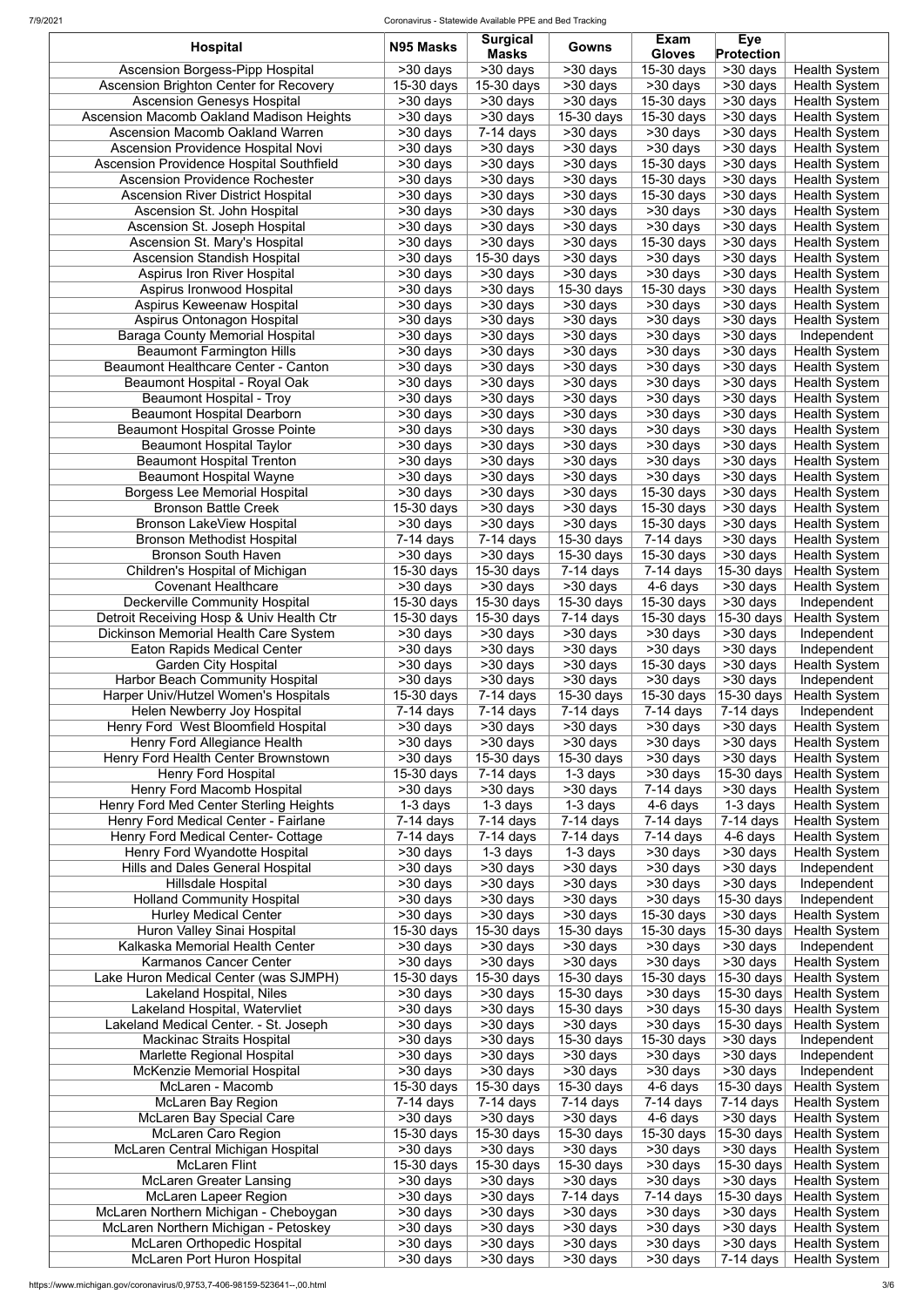| <b>Hospital</b>                                                            | N95 Masks              | <b>Surgical</b><br><b>Masks</b> | Gowns                 | Exam<br><b>Gloves</b>   | <b>Eye</b><br><b>Protection</b> |                                              |
|----------------------------------------------------------------------------|------------------------|---------------------------------|-----------------------|-------------------------|---------------------------------|----------------------------------------------|
| <b>McLaren Thumb Region</b>                                                | 15-30 days             | $15-30$ days                    | 15-30 days            | 15-30 days              | $\overline{15}$ -30 days        | <b>Health System</b>                         |
| McLaren-Oakland Hospital                                                   | 15-30 days             | $7-14$ days                     | 15-30 days            | $\overline{1}5-30$ days | 15-30 days                      | <b>Health System</b>                         |
| <b>Memorial Healthcare</b>                                                 | $7-14$ days            | $\overline{7}$ -14 days         | $7-14$ days           | $7-14$ days             | $7-14$ days                     | Independent                                  |
| <b>Mercy Health Hackley Campus</b>                                         | >30 days               | >30 days                        | >30 days              | >30 days                | >30 days                        | <b>Health System</b>                         |
| Mercy Health Lakeshore Campus                                              | >30 days               | >30 days                        | >30 days              | >30 days                | >30 days                        | <b>Health System</b>                         |
| <b>Mercy Health Mercy Campus</b>                                           | >30 days               | >30 days                        | >30 days              | >30 days                | >30 days                        | <b>Health System</b>                         |
| <b>Mercy Health Southwest Campus</b>                                       | >30 days               | >30 days                        | 15-30 days            | >30 days                | 15-30 days                      | <b>Health System</b>                         |
| Mercy Health St. Mary's Main Campus                                        | >30 days               | >30 days                        | 15-30 days            | >30 days                | >30 days                        | <b>Health System</b>                         |
| <b>Metro Health Hospital</b>                                               | >30 days               | >30 days                        | >30 days              | >30 days                | >30 days                        | <b>Health System</b>                         |
| MidMichigan Medical Center - Alpena                                        | >30 days               | >30 days                        | >30 days              | >30 days                | >30 days                        | <b>Health System</b>                         |
| MidMichigan Medical Center - Clare                                         | 15-30 days             | >30 days                        | 15-30 days            | >30 days                | >30 days                        | <b>Health System</b>                         |
| MidMichigan Medical Center - Gladwin                                       | >30 days               | >30 days                        | >30 days              | >30 days                | >30 days                        | <b>Health System</b>                         |
| MidMichigan Medical Center - Gratiot                                       | 15-30 days             | >30 days                        | 15-30 days            | >30 days                | >30 days                        | <b>Health System</b>                         |
| MidMichigan Medical Center - Midland                                       | 15-30 days             | 15-30 days                      | >30 days              | 15-30 days              | >30 days                        | <b>Health System</b>                         |
| MidMichigan Medical Center - Mt Pleasant                                   | 15-30 days             | >30 days                        | 15-30 days            | >30 days                | >30 days                        | <b>Health System</b>                         |
| MidMichigan Medical Center - West Branch                                   | >30 days               | >30 days                        | >30 days              | >30 days                | >30 days                        | <b>Health System</b>                         |
| <b>Munising Memorial Hospital</b>                                          | >30 days               | >30 days                        | >30 days              | >30 days                | >30 days                        | Independent                                  |
| Munson Healthcare Cadillac Hospital                                        | >30 days               | >30 days                        | >30 days              | >30 days                | >30 days                        | <b>Health System</b>                         |
| Munson Healthcare Charlevoix Hospital                                      | >30 days               | >30 days                        | >30 days              | >30 days                | >30 days                        | <b>Health System</b>                         |
| Munson Healthcare Grayling Hospital                                        | >30 days               | >30 days                        | >30 days              | $>30$ days              | >30 days                        | <b>Health System</b>                         |
| Munson Healthcare Manistee Hospital                                        | >30 days               | >30 days                        | >30 days              | >30 days                | $>30$ days                      | <b>Health System</b>                         |
| <b>Munson Medical Center</b>                                               | >30 days               | $>30$ days                      | $\overline{>}30$ days | >30 days                | >30 days                        | <b>Health System</b>                         |
| North Ottawa Community Hosp                                                | >30 days               | >30 days                        | >30 days              | >30 days                | >30 days                        | Independent                                  |
| Oaklawn Hospital                                                           | 15-30 days             | 15-30 days                      | $7-14$ days           | 15-30 days              | 15-30 days                      | Independent                                  |
| <b>OSF St. Francis Hospital</b>                                            | >30 days               | >30 days                        | >30 days              | >30 days                | $>30$ days                      | Independent                                  |
| <b>Otsego Memorial Hospital</b>                                            | >30 days               | >30 days                        | >30 days              | >30 days                | >30 days                        | <b>Health System</b>                         |
| <b>Paul Oliver Memorial Hospital</b>                                       | >30 days               | >30 days                        | $>30$ days            | >30 days                | $\overline{>30}$ days           | <b>Health System</b>                         |
| <b>Pontiac General Hospital</b>                                            | >30 days               | $\overline{1}5-30$ days         | >30 days              | 15-30 days              | >30 days                        | Independent                                  |
| ProMedica Coldwater Regional Hospital                                      | $7-14$ days            | $7-14$ days                     | 7-14 days             | $7-14$ days             | $7-14$ days                     | <b>Health System</b>                         |
| ProMedica CV Hickman Hospital                                              | $7-14$ days            | $7-14$ days                     | $7-14$ days           | $7-14$ days             |                                 | 7-14 days   Health System                    |
| Promedica Monroe Regional Hospital                                         | 7-14 days              | $7-14$ days                     | $7-14$ days           | $7-14$ days             | $7-14$ days                     | <b>Health System</b>                         |
| <b>Scheurer Hospital</b>                                                   | >30 days               | >30 days                        | $>30$ days            | >30 days                | >30 days                        | Independent                                  |
| <b>Schoolcraft Memorial Hospital</b>                                       | >30 days               | >30 days                        | >30 days              | $>30$ days              | $>30$ days                      | Independent                                  |
| <b>Sheridan Community Hospital</b>                                         | >30 days               | $7-14$ days                     | 15-30 days            | $7-14$ days             | $7-14$ days                     | Independent                                  |
| Sinai-Grace Hospital                                                       | >30 days               | 4-6 days                        | 15-30 days            | >30 days                | >30 days                        | <b>Health System</b>                         |
| <b>Sparrow Carson City Hospital</b>                                        | >30 days               | 15-30 days                      | $7-14$ days           | 15-30 days              | >30 days                        | <b>Health System</b>                         |
| <b>Sparrow Clinton Hospital</b>                                            | 15-30 days             | 15-30 days                      | $7-14$ days           | 15-30 days              | >30 days                        | <b>Health System</b>                         |
| <b>Sparrow Eaton</b>                                                       | >30 days               | 15-30 days                      | 4-6 days              | >30 days                | >30 days                        | <b>Health System</b>                         |
| <b>Sparrow Hospital</b>                                                    | >30 days               | >30 days                        | >30 days              | >30 days                | >30 days                        | <b>Health System</b>                         |
| Sparrow Ionia Hospital                                                     | $7-14$ days            | 15-30 days                      | 7-14 days             | 15-30 days              | >30 days                        | <b>Health System</b>                         |
| <b>Sparrow Specialty Hospital</b>                                          | >30 days               | >30 days                        | >30 days              | >30 days                | >30 days                        | <b>Health System</b>                         |
| Spectrum Health - Big Rapids Hospital                                      | >30 days               | >30 days                        | >30 days              | >30 days                | >30 days                        | <b>Health System</b>                         |
| Spectrum Health - Blodgett Hospital                                        | >30 days               | >30 days                        | >30 days              | >30 days                | >30 days                        | <b>Health System</b>                         |
| Spectrum Health - Butterworth Hospital                                     | >30 days               | >30 days                        | >30 days              | >30 days                | >30 days                        | <b>Health System</b>                         |
| Spectrum Health - Ludington Hospital                                       | >30 days               | >30 days                        | >30 days              | >30 days                | >30 days                        | <b>Health System</b>                         |
| Spectrum Health - Pennock Hospital<br>Spectrum Health - Reed City Hospital | >30 days<br>>30 days   | >30 days<br>>30 days            | >30 days<br>>30 days  | >30 days<br>>30 days    | >30 days<br>>30 days            | <b>Health System</b><br><b>Health System</b> |
| <b>Spectrum Health Gerber Memorial</b>                                     | >30 days               | >30 days                        | >30 days              | >30 days                | >30 days                        |                                              |
| Spectrum Health Kelsey Hospital                                            | >30 days               | >30 days                        | >30 days              | >30 days                | >30 days                        | <b>Health System</b>                         |
| Spectrum Health United Hospital                                            | >30 days               | >30 days                        | >30 days              | >30 days                | >30 days                        | <b>Health System</b><br><b>Health System</b> |
| Spectrum Health Zeeland Hospital                                           | >30 days               | $>30$ days                      | >30 days              | >30 days                | >30 days                        | <b>Health System</b>                         |
| Spectrum Helen DeVos Children's Hospital                                   | >30 days               | >30 days                        | >30 days              | >30 days                | $>30$ days                      | <b>Health System</b>                         |
| St. Joseph Mercy Brighton                                                  | >30 days               | >30 days                        | $>30$ days            | >30 days                | >30 days                        | <b>Health System</b>                         |
| St. Joseph Mercy Chelsea                                                   | >30 days               | >30 days                        | $>30$ days            | >30 days                | >30 days                        | <b>Health System</b>                         |
| St. Joseph Mercy Hospital                                                  | >30 days               | $>30$ days                      | 4-6 days              | 4-6 days                | >30 days                        | <b>Health System</b>                         |
| St. Joseph Mercy Livingston Hospital                                       | >30 days               | >30 days                        | >30 days              | >30 days                | $\overline{>30}$ days           | <b>Health System</b>                         |
| St. Joseph Mercy Oakland                                                   | >30 days               | $>30$ days                      | >30 days              | >30 days                | $>30$ days                      | <b>Health System</b>                         |
| St. Mary Mercy Hospital                                                    | >30 days               | 15-30 days                      | 15-30 days            | >30 days                | 15-30 days                      | <b>Health System</b>                         |
| St. John Medical Center - Macomb Township                                  | $\overline{4}$ -6 days | $\overline{7}$ -14 days         | $7-14$ days           | $7-14$ days             | $\overline{7}$ -14 days         | <b>Health System</b>                         |
| <b>Straith Hospital</b>                                                    | >30 days               | >30 days                        | >30 days              | >30 days                | $>30$ days                      | Independent                                  |
| <b>Sturgis Hospital</b>                                                    | >30 days               | >30 days                        | >30 days              | >30 days                | >30 days                        | Independent                                  |
| <b>Three Rivers Health</b>                                                 | >30 days               | $>30$ days                      | >30 days              | >30 days                | >30 days                        | Independent                                  |
| University of MI Hospitals & Health Ctr                                    | >30 days               | $\overline{>30}$ days           | >30 days              | >30 days                | $\overline{>30}$ days           | <b>Health System</b>                         |
| <b>UP Health System - Marquette</b>                                        | >30 days               | >30 days                        | $\overline{>30}$ days | 15-30 days              | >30 days                        | <b>Health System</b>                         |
| UP Health System - Portage                                                 | >30 days               | >30 days                        | >30 days              | >30 days                | >30 days                        | <b>Health System</b>                         |
| <b>UP Health System-Bell</b>                                               | >30 days               | >30 days                        | >30 days              | >30 days                | >30 days                        | <b>Health System</b>                         |
| <b>War Memorial Hospital</b>                                               | >30 days               | >30 days                        | >30 days              | >30 days                | >30 days                        | Independent                                  |

## **Patient Census as of 6/28/2021**

| <b>Hospital</b>                          | COVID-19        | <b>COVID-19</b>        | <b>Bed Occupancy</b> |
|------------------------------------------|-----------------|------------------------|----------------------|
|                                          | <b>Patients</b> | <b>Patients in ICU</b> | %                    |
| Allegan General Hospital                 |                 |                        | 28%                  |
| <b>Ascension Borgess Hospital</b>        |                 |                        | 82%                  |
| <b>Ascension Borgess-Pipp Hospital</b>   |                 |                        | 53%                  |
| <b>Ascension Genesys Hospital</b>        |                 |                        | 91%                  |
| Ascension Macomb Oakland Madison Heights |                 |                        | 34%                  |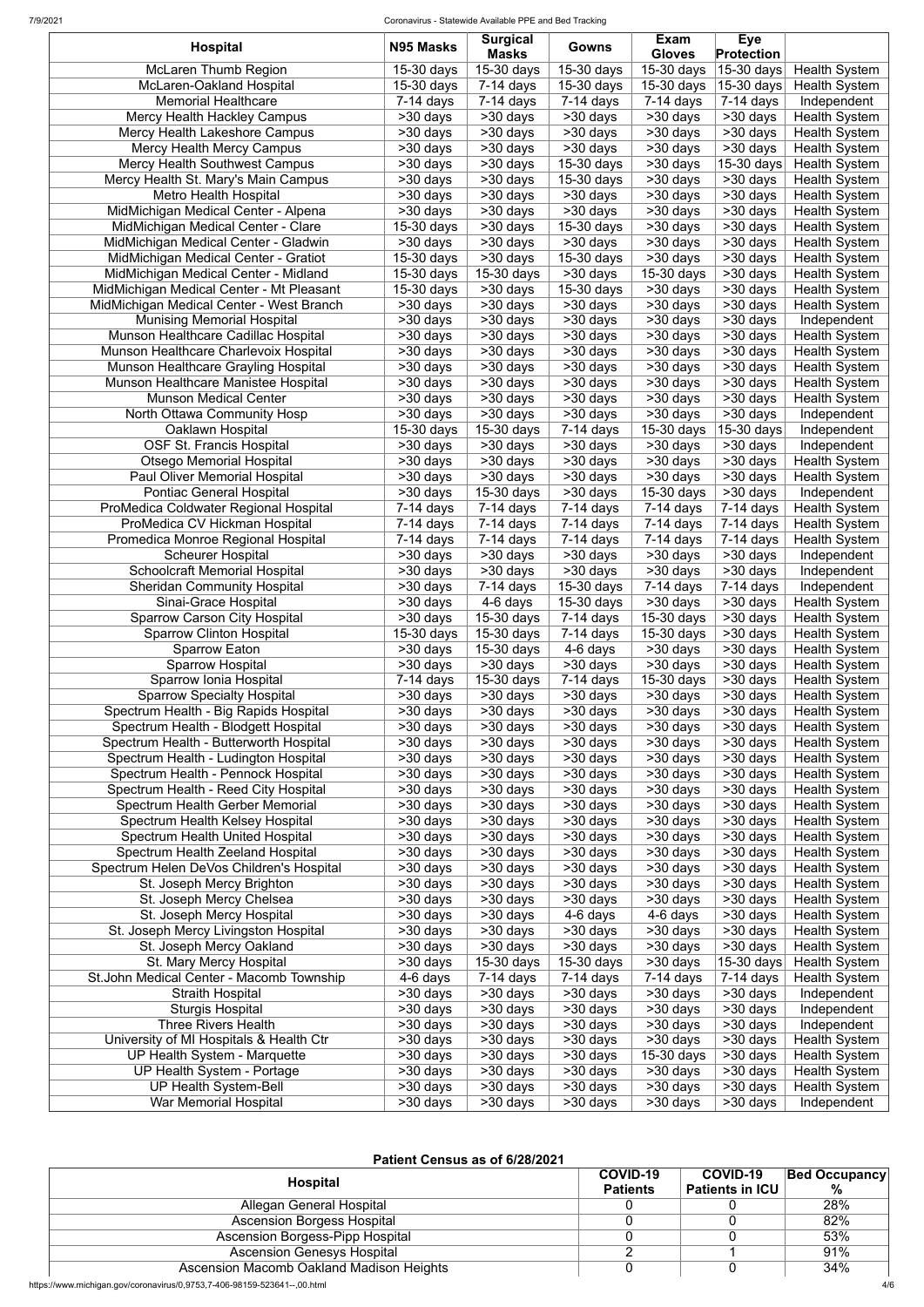| <b>Hospital</b>                                                                | <b>COVID-19</b><br><b>Patients</b> | COVID-19<br><b>Patients in ICU</b>         | <b>Bed Occupancy</b><br>$\%$ |
|--------------------------------------------------------------------------------|------------------------------------|--------------------------------------------|------------------------------|
| <b>Ascension Macomb Oakland Warren</b>                                         | 5                                  |                                            | 83%                          |
| <b>Ascension Providence Hospital Novi</b>                                      | 3                                  |                                            | 78%                          |
| <b>Ascension Providence Hospital Southfield</b>                                | 4                                  | $\overline{2}$                             | 82%                          |
| <b>Ascension Providence Rochester</b>                                          | 0                                  | $\mathbf 0$                                | 50%                          |
| <b>Ascension River District Hospital</b>                                       | $\overline{0}$                     | $\mathbf 0$                                | 67%                          |
| Ascension St. John Hospital                                                    | 6                                  | $\overline{2}$                             | 87%                          |
| Ascension St. Joseph Hospital                                                  | $\overline{0}$                     | 0                                          | 31%                          |
| Ascension St. Mary's Hospital                                                  | 3                                  | 4                                          | 86%                          |
| <b>Ascension Standish Hospital</b>                                             | $\overline{0}$                     | $\mathbf 0$<br>$\mathbf 0$                 | 11%<br>13%                   |
| Aspirus Iron River Hospital<br>Aspirus Ironwood Hospital                       | 0<br>0                             | $\overline{0}$                             | 22%                          |
| Aspirus Keweenaw Hospital                                                      | $\mathbf 0$                        | $\mathbf 0$                                | 29%                          |
| <b>Aspirus Ontonagon Hospital</b>                                              | $\overline{0}$                     | $\mathbf 0$                                | 30%                          |
| <b>Baraga County Memorial Hospital</b>                                         | $\overline{0}$                     | $\overline{0}$                             | 7%                           |
| <b>Beaumont Farmington Hills</b>                                               | $\overline{7}$                     | $\overline{2}$                             | 71%                          |
| <b>Beaumont Hospital - Royal Oak</b>                                           | 12                                 | 0                                          | 79%                          |
| <b>Beaumont Hospital - Troy</b>                                                | 10                                 |                                            | 79%                          |
| <b>Beaumont Hospital Dearborn</b>                                              | 17                                 | $\overline{2}$                             | 84%                          |
| <b>Beaumont Hospital Grosse Pointe</b>                                         | 3                                  | $\overline{0}$                             | 62%                          |
| <b>Beaumont Hospital Taylor</b>                                                | 1                                  | $\mathbf 0$                                | 67%                          |
| <b>Beaumont Hospital Trenton</b><br><b>Beaumont Hospital Wayne</b>             | 3<br>$\overline{3}$                | $\overline{2}$<br>$\overline{\phantom{a}}$ | 63%<br>77%                   |
| <b>Borgess Lee Memorial Hospital</b>                                           | $\mathbf 0$                        | 0                                          | 68%                          |
| <b>Bronson Battle Creek</b>                                                    | $\overline{7}$                     | 4                                          | 78%                          |
| <b>Bronson LakeView Hospital</b>                                               | $\overline{0}$                     | 0                                          | 63%                          |
| <b>Bronson Methodist Hospital</b>                                              | 11                                 | $\overline{2}$                             | 74%                          |
| <b>Bronson South Haven</b>                                                     | 0                                  | 0                                          | 63%                          |
| <b>Children's Hospital of Michigan</b>                                         | 1                                  | $\mathbf 0$                                | 78%                          |
| <b>Covenant Healthcare</b>                                                     | 4                                  |                                            | 91%                          |
| <b>Deckerville Community Hospital</b>                                          | $\overline{0}$                     | $\pmb{0}$                                  | $0\%$                        |
| Detroit Receiving Hosp & Univ Health Ctr                                       | 9                                  | 4                                          | 95%                          |
| Dickinson Memorial Health Care System                                          | 0                                  | 0                                          | 51%                          |
| <b>Eaton Rapids Medical Center</b>                                             | $\overline{0}$                     | $\mathbf 0$                                | 5%                           |
| <b>Garden City Hospital</b>                                                    | 2<br>0                             | $\mathbf 0$<br>$\overline{0}$              | 54%<br>13%                   |
| <b>Harbor Beach Community Hospital</b><br>Harper Univ/Hutzel Women's Hospitals | 4                                  | $\overline{2}$                             | 99%                          |
| Helen Newberry Joy Hospital                                                    | 0                                  | 0                                          | 15%                          |
| Henry Ford Allegiance Health                                                   | $\overline{7}$                     | $\overline{2}$                             | 64%                          |
| Henry Ford Hospital                                                            | 21                                 | 8                                          | 82%                          |
| Henry Ford Macomb Hospital                                                     | 6                                  | $\mathbf 0$                                | 95%                          |
| Henry Ford West Bloomfield Hospital                                            | 3                                  | $\mathbf 0$                                | 70%                          |
| Henry Ford Wyandotte Hospital                                                  | 4                                  | $\mathbf 0$                                | 75%                          |
| <b>Hills and Dales General Hospital</b>                                        | 0                                  | $\overline{0}$                             | 14%                          |
| <b>Hillsdale Hospital</b>                                                      | 0                                  | $\mathbf 0$                                | 49%                          |
| <b>Holland Community Hospital</b>                                              | 3                                  | 0                                          | 66%                          |
| <b>Hurley Medical Center</b>                                                   | 4<br>0                             | $\overline{2}$<br>$\mathbf 0$              | 97%<br>41%                   |
| Huron Valley Sinai Hospital<br>Kalkaska Memorial Health Center                 | 0                                  | $\mathbf 0$                                | 25%                          |
| <b>Karmanos Cancer Center</b>                                                  |                                    | $\overline{\phantom{a}}$                   | 72%                          |
| Lake Huron Medical Center (was SJMPH)                                          | 1                                  | 0                                          | 60%                          |
| <b>Lakeland Hospital, Niles</b>                                                | 0                                  | 0                                          | 62%                          |
| Lakeland Hospital, Watervliet                                                  | 0                                  | $\mathbf 0$                                | 58%                          |
| Lakeland Medical Center. - St. Joseph                                          | 8                                  | 0                                          | 80%                          |
| <b>Mackinac Straits Hospital</b>                                               | $\overline{0}$                     | $\mathbf 0$                                | 33%                          |
| Marlette Regional Hospital                                                     | 0                                  | 0                                          | 36%                          |
| <b>McKenzie Memorial Hospital</b>                                              | 0                                  | 0                                          | 12%                          |
| McLaren - Macomb                                                               | 3                                  | и                                          | 91%                          |
| <b>McLaren Bay Region</b>                                                      | 1                                  | 0<br>$\overline{0}$                        | 71%                          |
| <b>McLaren Bay Special Care</b><br><b>McLaren Caro Region</b>                  | 0<br>0                             | 0                                          | 19%<br>$0\%$                 |
| McLaren Central Michigan Hospital                                              | $\overline{0}$                     | 0                                          | 47%                          |
| <b>McLaren Flint</b>                                                           | 6                                  | 3                                          | 95%                          |
| <b>McLaren Greater Lansing</b>                                                 | 6                                  | $\overline{0}$                             | 94%                          |
| <b>McLaren Lapeer Region</b>                                                   | 1                                  | 0                                          | 47%                          |
| McLaren Northern Michigan - Petoskey                                           | 1                                  |                                            | 53%                          |
| McLaren Orthopedic Hospital                                                    | $\overline{0}$                     | $\mathbf 0$                                | 59%                          |
| <b>McLaren Port Huron Hospital</b>                                             | $\overline{2}$                     | $\overline{0}$                             | 78%                          |
| <b>McLaren Thumb Region</b>                                                    | 0                                  | 0                                          | 36%                          |
| McLaren-Oakland Hospital                                                       | 0                                  | 0                                          | 70%                          |
| <b>Memorial Healthcare</b>                                                     | $\overline{2}$                     |                                            | 47%                          |
| Mercy Health Hackley Campus                                                    | $\mathbf 0$                        | 0                                          | $0\%$                        |
| Mercy Health Lakeshore Campus                                                  | 0<br>9                             | $\overline{0}$<br>$\overline{2}$           | 10%<br>78%                   |
| <b>Mercy Health Mercy Campus</b><br>Mercy Health St. Mary's Main Campus        | 9                                  | $\overline{2}$                             | 69%                          |
| <b>Metro Health Hospital</b>                                                   | 4                                  | $\overline{0}$                             | 73%                          |
| MidMichigan Medical Center - Alpena                                            | 1                                  | 0                                          | 40%                          |
| MidMichigan Medical Center - Clare                                             | $\mathbf 0$                        | 0                                          | 20%                          |